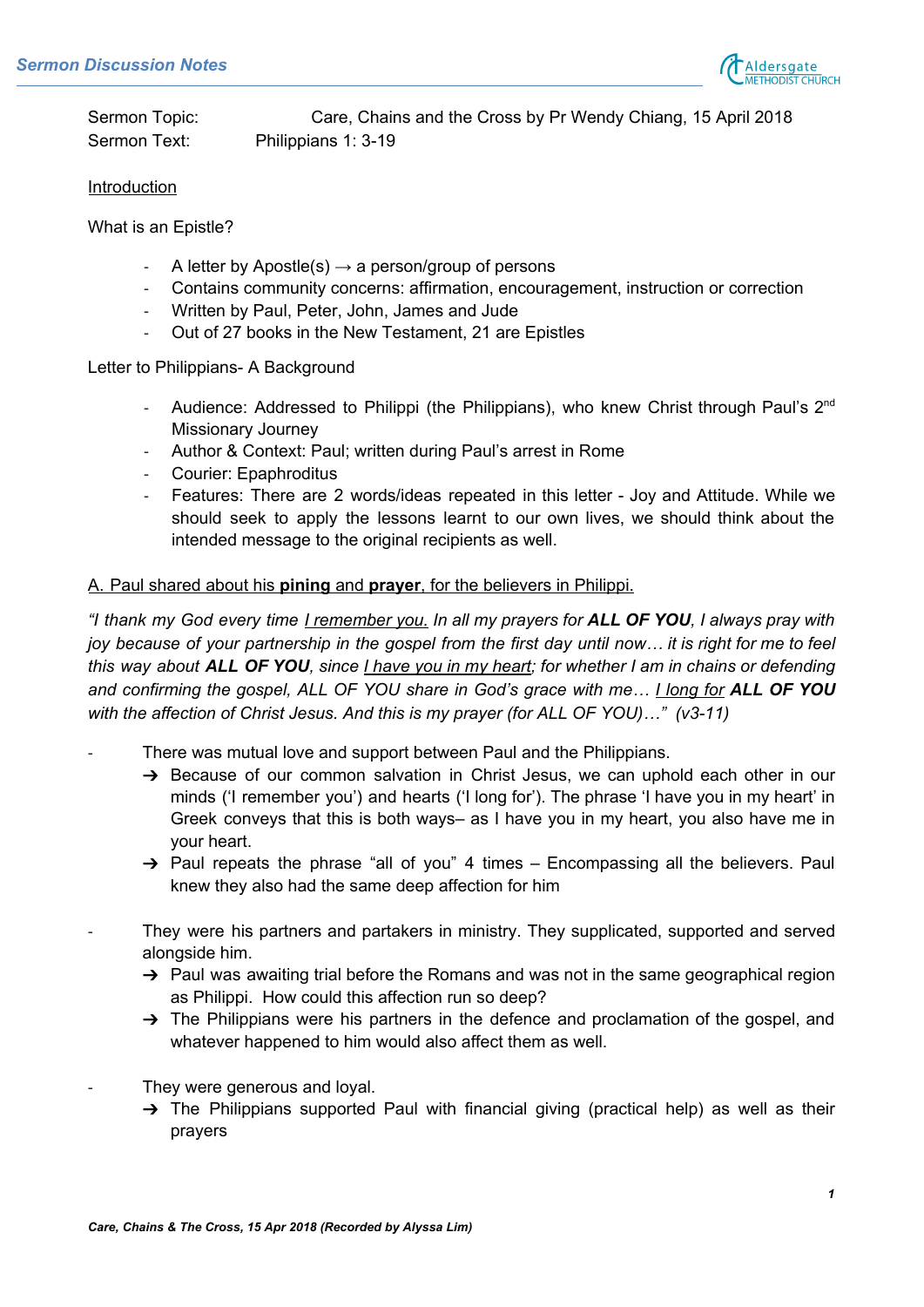

**Lesson One: If Christian love is the evidence of salvation, then it cannot remain disguised or hidden. It cannot be superficial or sentimental.** It goes beyond sharing meals, small talk and shaking hands to extending forgiveness and genuine concern for others. It has to be present in our minds, hearts and prayers.

<Application>

Pray for One Another-

- i. Pray for faithful love (v 9-10)
- A love that is not biased or blind but discerning. A love that is associated with moral insight and moral knowledge to know "what is best, pure and blameless till Jesus returns.
- ii. Pray for fruitfulness (v11)
- A lifestyle that exhibits good and kind things which show us to be a child of God, for this brings much glory and praise to the Lord.
- B. Paul shared about his **chains**, his **critics** and his **crisis** to the believers in Philippi.
- "I want you to know, brothers, that what has happened to me has really served to advance the gospel. As a result, it has become clear throughout the whole palace guard and to everyone else that I am in *chains for Christ. Because of my chains, most of the brothers in the Lord have been encouraged to speak the Word of God more courageously and fearlessly… some preach Christ out of envy and* rivalry, but others out of goodwill. The latter do so in love... the former preach Christ out of selfish ambition, not sincerely, supposing that they can stir up trouble for me while I am in chains. But *what does it matter? The important thing is that in every way, whether from false motives or true,* Christ is preached. And because of this, I rejoice. Yes, and I will continue to rejoice, for I know that through your prayers and the help given by the Spirit of Jesus Christ, what has happened to me will *turn out for my deliverance" (v 12-19)*
	- **Chains** 
		- → Paul was not afraid to share he was in chains. His crime: Preaching the cause of Christ, which then created controversy and contention for Jewish leaders and Roman Empire.
	- **Critics** 
		- $\rightarrow$  Paul was aware that he had critics who preached not false doctrine, but out of false motives (v15-17).
	- (Rejoice in) Crisis
		- ➔ For man's salvation, Paul was glad to be in chains. He did not complain, but rejoiced (v18), because people need the Lord, and God's Word, God's Will and God's ways were getting out to the people. God's Word cannot be chained or bound and Paul did not want the Philippians to be afraid or ignorant (vs 12 & 19).
		- $\rightarrow$  Paul could rejoice because he knew that the prayer of the saints and the provision of Jesus Christ would deliver him from cowardice of chains (v19).

**Lesson Two: God uses chains for good. Your chains at the workplace and playground can be platforms to bring someone closer to Jesus.** Jesus and Paul both suffered for the gospel, and we are not exempt (ref. v29). While we may not face physical chains, we might suffer in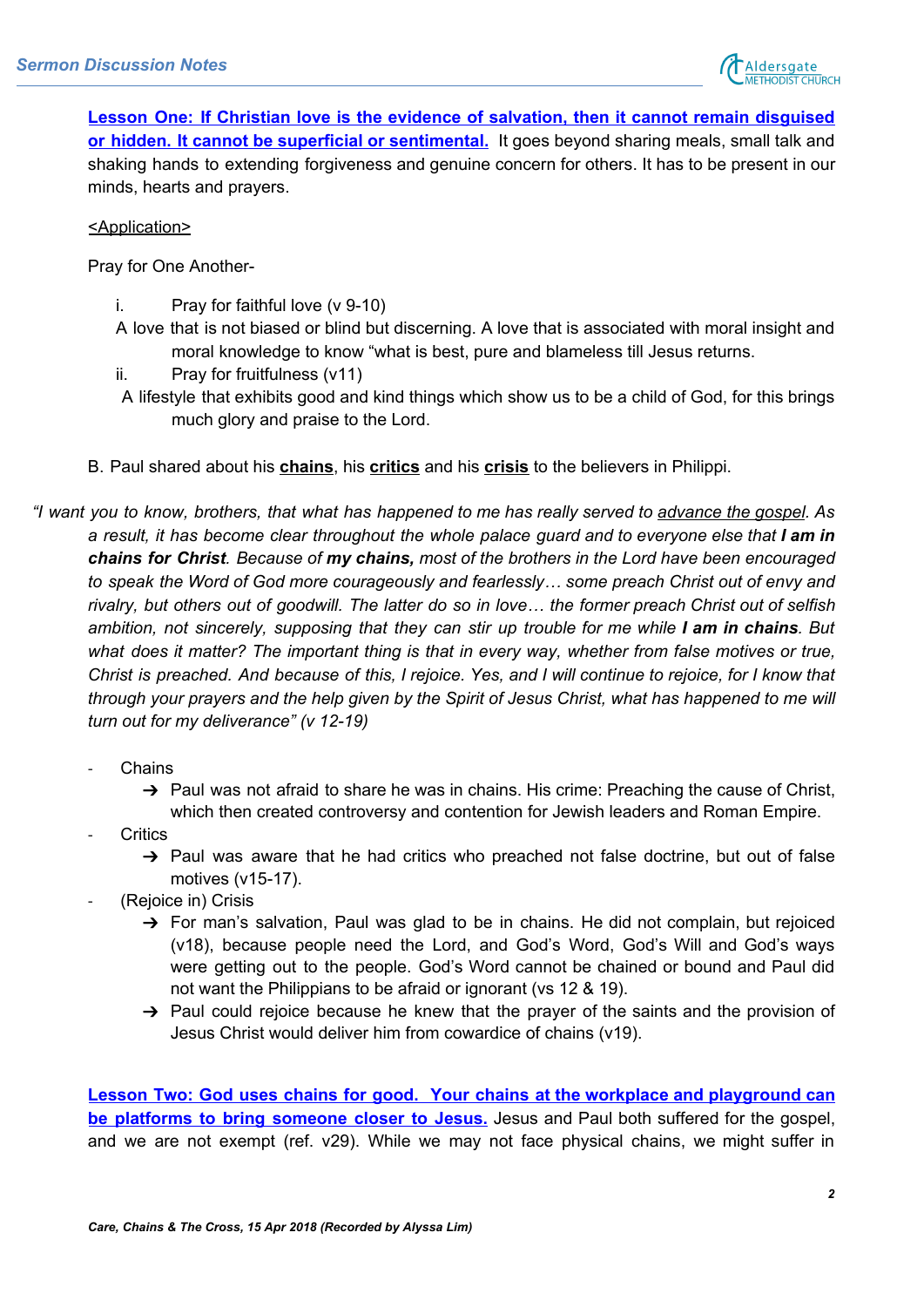

different forms for the gospel. However, God can use chains for good – they can be a platform to bring someone closer to Christ.

"…banish professionalism from our midst and to put in passionate prayer, poverty of spirit, hunger for God, rigorous study of holy things, white-hot devotion to Jesus Christ, utter indifference to material gain, and unremitting labor to rescue the perishing, perfect the saints, glorify our sovereign Lord and be witnesses and partakers of the suffering of Christ."

– John Piper

## <One Application>

Come alongside to play a role in the life of our pastor's preacher's work through:

- your actions (you are an extension of God's message that we preach. Your response to God's Word and God's work outside of church makes a difference)
- your attitude and your affections (Rom 10:15; 1 Cor 9:14)

"Stand firm in one spirit, contending as one man for the faith of the Gospel" – Phil 1: 27b

## **Questions for Reflection and Application:**

- 1) What things, specifically, does Paul pray for in verses 9-10? How do these things compare with your priorities as a Christian?
- 2) If we have one another in our heart, how would it affect the way we relate to one another, especially in their difficult moments?
- 3) What was Paul's "crime"? What are "true motives" for preaching the gospel mentioned in v12-18?
- 4) In what ways can we conduct our lives in a way worthy of the Gospel mentioned in v27?
- 5) What is God saying about your action/attitude/affection towards those who bring God's Word to you?